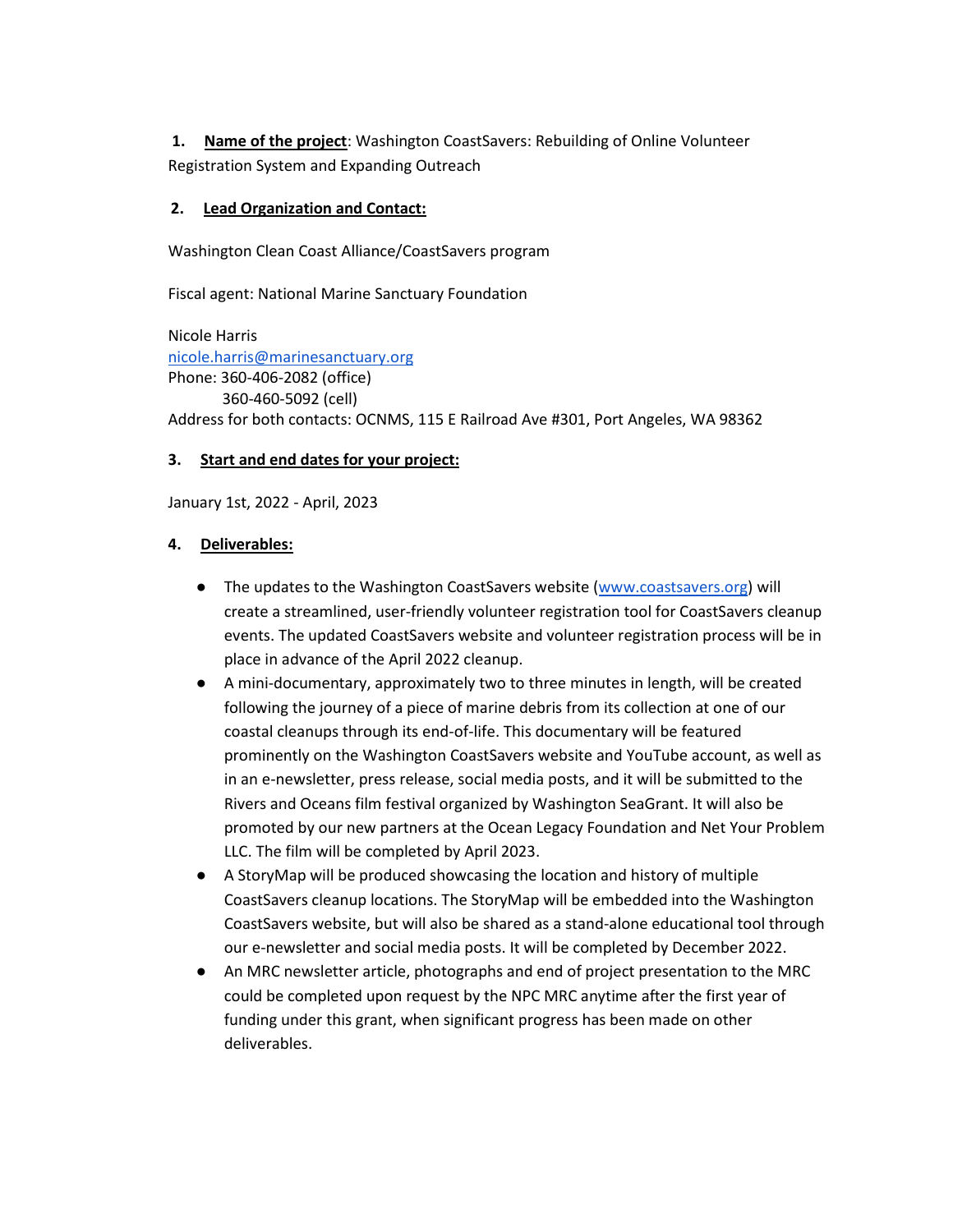# **5. Project staff:**

Following the departure of the previous CoastSavers coordinator, the Washington Clean Coast Alliance (WCCA) is in the process of and anticipates hiring by December 2021 a new coordinator for the CoastSavers program. This coordinator will be the lead on this NPC MRC grant. Until a new program coordinator is in place, Nicole Harris is the lead contact for the WCCA and liaison to the National Marine Sanctuary Foundation, which serves as the fiscal sponsor for Washington CoastSavers. The new CoastSavers coordinator will be supported throughout this transition and into the future by the WCCA Steering Committee, in addition to two Washington Service Corps members serving at the Olympic Coast National Marine Sanctuary.

# **6. Partners:**

Over \$240,000 in labor is contributed annually by agency and organization staff and volunteers preparing, training, coordinating and implementing different elements that make CoastSavers cleanups a success. See the attached description of these in-kind contributions. From hosting BBQs and registration stations, to collecting and transporting trash and recyclables, there is a tremendous amount of teamwork and coordination that occurs every year to make these events efficient and effective ways of reducing marine debris on our beaches. Some of the many partners that support the beach cleanups include:

- Heather Stephens, Olympic National Park Volunteer Coordinator: primary contact with the NPS.
- Nicole Harris, Olympic Coast National Marine Sanctuary (OCNMS) Education Specialist: primary contact with the Foundation and OCNMS.
- Jessica Norton, Washington State Parks Volunteer Coordinator: primary contact with State Parks and the liaison with local state park staff.
- Local Washington State Parks Staff: Park Site Coordinator David Linthakhan, Rangers Jason Bearden and Jared Liening, Volunteer Program Assistant Roxie Stancil.
- Amelia Brown, Surfrider Foundation: assist with beach registration, BBQs and volunteer recruitment.
- Roy Morris and Nancy Messmer, Lions Club International: assist with beach registration, volunteer recruitment and coordination.
- Scott Mazzone, Quinault Indian Nation Shellfish and Marine Biologist: primary contact for Quinault Indian Nation; coordinates CoastSavers cleanups on the Quinault Reservation.
- Wendy Murry, Grassroots Garbage Gang: represents the Long Beach Peninsula volunteer-led efforts.
- Sara Grant, Outreach and Projects Coordinator, Pacific Coast Shellfish Growers Association
- Lisa Chissus, WA Executive Director of Pacific Northwest Four Wheel Drive Association.
- Rich Osborne, UW Olympic Natural Resource Center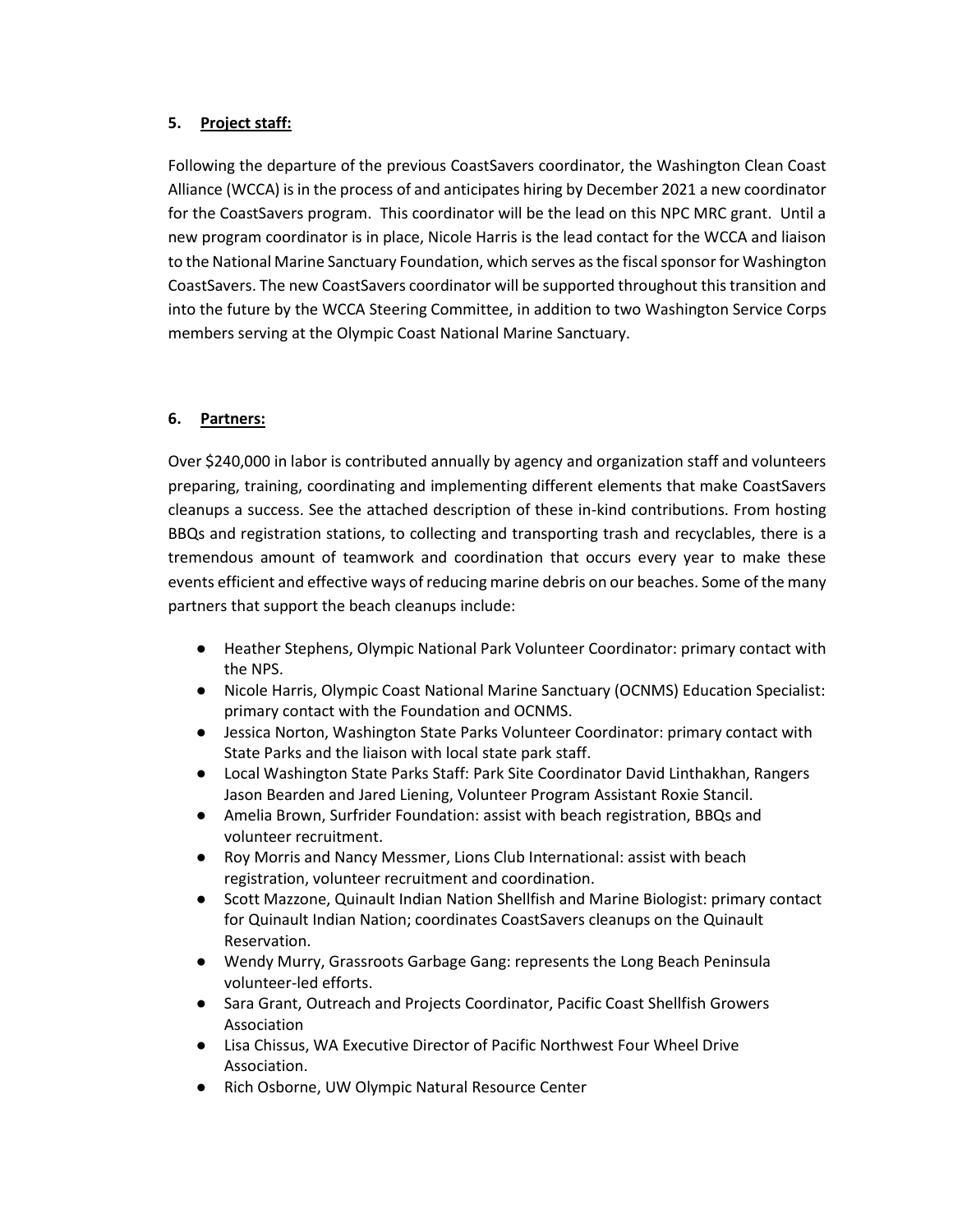Other partners include NOAA Marine Debris Program, the Makah Tribe, Hoh Tribe, Quileute Tribe, Grays Harbor County, City of Ocean Shores, Seabrook Community Association, and Joyce Depot Museum.

**7. Geographic Area:** Over fifty beach segments/locations from the Columbia River to Cape Flattery plus over a dozen beaches on the Strait of Juan de Fuca east to Port Townsend will be addressed with beach cleanups. Volunteers will be recruited to remove marine debris from approximately 70% of the outer coast (estimated that 30% of this project area is not conducive to volunteer powered cleanups). Volunteers are recruited from throughout the Puget Sound area and Olympic Peninsula, and our proposed outreach materials will reach this broader audience.

**8. Permits:** No permits are required to conduct the beach cleanups as most of the shoreline is public lands. In advance of each cleanup event, permission for volunteer access is confirmed from landowners and managers, including Olympic National Park, Washington State Parks, Quinault Indian Nation, Hoh Tribe, Quileute Tribe, and Makah Tribe. Public health considerations, such as COVID, may restrict beach segments addressed with each event.

### **9. Project Narrative** (up to 5 pages not including attachments):

## a) **Abstract:**

Funding from the NPC MRC will be used to support the costs of rebuilding the CoastSavers online registration system and expanding our outreach materials. The updated registration system will help to streamline communication between CoastSavers and volunteers, resulting in a more user-friendly volunteer experience and enhanced recruitment for our multiple coast-wide cleanups. The expanded outreach materials, including a minidocumentary and a StoryMap, will engage the public on the issue of marine debris and the CoastSavers mission of keeping Washington's beaches clean.

# b) **Background and Context:**

Washington CoastSavers was formed in 2007 to continue coordination of volunteer groups and individuals that had been cleaning up Washington's Pacific Coast as far back as 1971. Our signature annual event, the Washington Coast Cleanup (WCC), started as a series of independent beach cleanups held every April in celebration of Earth Day. Today under CoastSavers coordination, an average of over 1,300 volunteers participate in this cleanup and remove more than 34,000 pounds of marine debris each April.

In September 2013, Washington CoastSavers began coordinating volunteers for the International Coastal Cleanup (ICC) held each September. Together, the WCC and ICC coordinated by Washington CoastSavers engage more than 2,000 volunteers annually to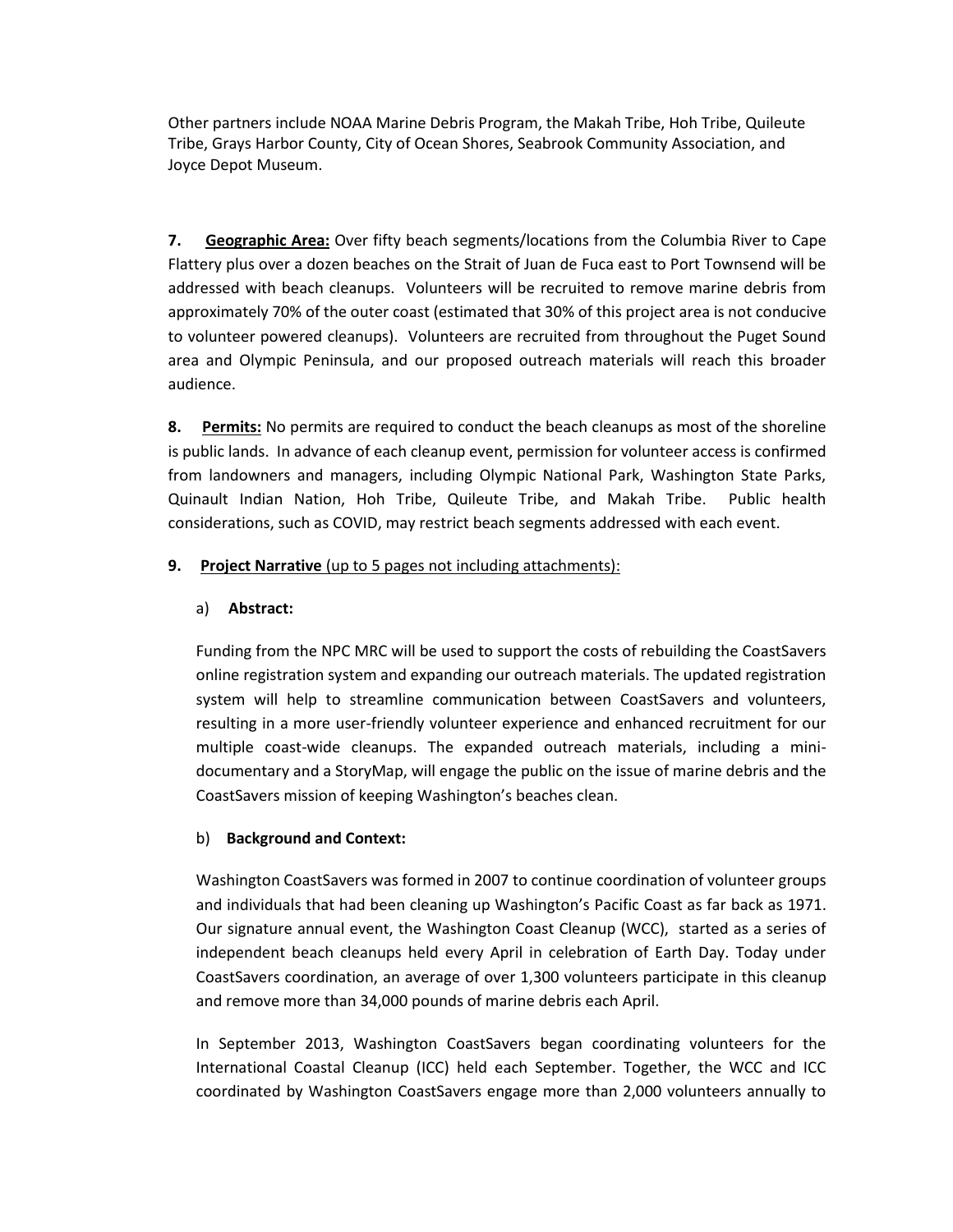remove as much as 100,000 pounds of marine debris from Washington's Pacific coast each year.

In 2021, Washington CoastSavers, in collaboration with the National Marine Sanctuary Foundation (the Foundation), Net Your Problem, and the Ocean Legacy Foundation received a NOAA Marine Debris grant to support six cleanup events over the next two years and aid in the prevention of marine debris on Washington's outer coast. Introducing new partners Net Your Problem LLC and the Ocean Legacy Foundation to CoastSavers operations will support optimized recycling of the collected material and use of recycled plastic in a novel way to produce a product, demonstrating this material's value to manufacturers.

With NOAA grant funding, a new relationship between the Foundation and WCCA is being established with a new program coordinator in place and the WCCA assuming control of the CoastSavers website and on-line registration process (formerly managed by the Foundation). Website revisions enacted in the 2019-2021 timeframe made the online registration process less user friendly, and less useful for volunteer management and data extraction by the CoastSavers coordinator. To continue our legacy of coordinated beach cleanups, Washington CoastSavers needs to revise its website and is seeking opportunities for expansion in volunteer engagement and public outreach efforts.

The website revisions will focus on cleanup registration. Under recent management, the online registration portal is awkward to use and has an unpleasant focus on fundraising. The new registration process will capture volunteer information, create automated, editable email responses to registrants, and allow site coordinators to access site-specific registration data.

The other two proposed deliverables focus on education and outreach. A mini-documentary will be created to educate the public on CoastSavers' mission of keeping Washington's beaches clean. This documentary will follow the journey of a piece of marine debris from its collection at one of our coastal cleanups through its end-of-life. For example, a piece of polypropylene yellow rope used in oyster aquaculture may be removed from the beach during a cleanup; the mini-documentary would then follow the rope from the beach to one of our debris sorting and recycling stations, and then to British Columbia where it will be turned into a reusable crab gauge for fishermen.

The second of our two education and outreach projects is a StoryMap featuring a number of CoastSavers coastal cleanup locations. This multimedia storytelling tool will integrate maps, legends, text, photos, and videos into a functional, streamlined experience to help audiences explore our mission on Washington's Pacific coast. The goal of this product will be to engage our audiences with narratives from our site stewards and volunteers while bringing our educational resources on the effects of marine debris on Washington's coastal environment to an easily shareable digital platform.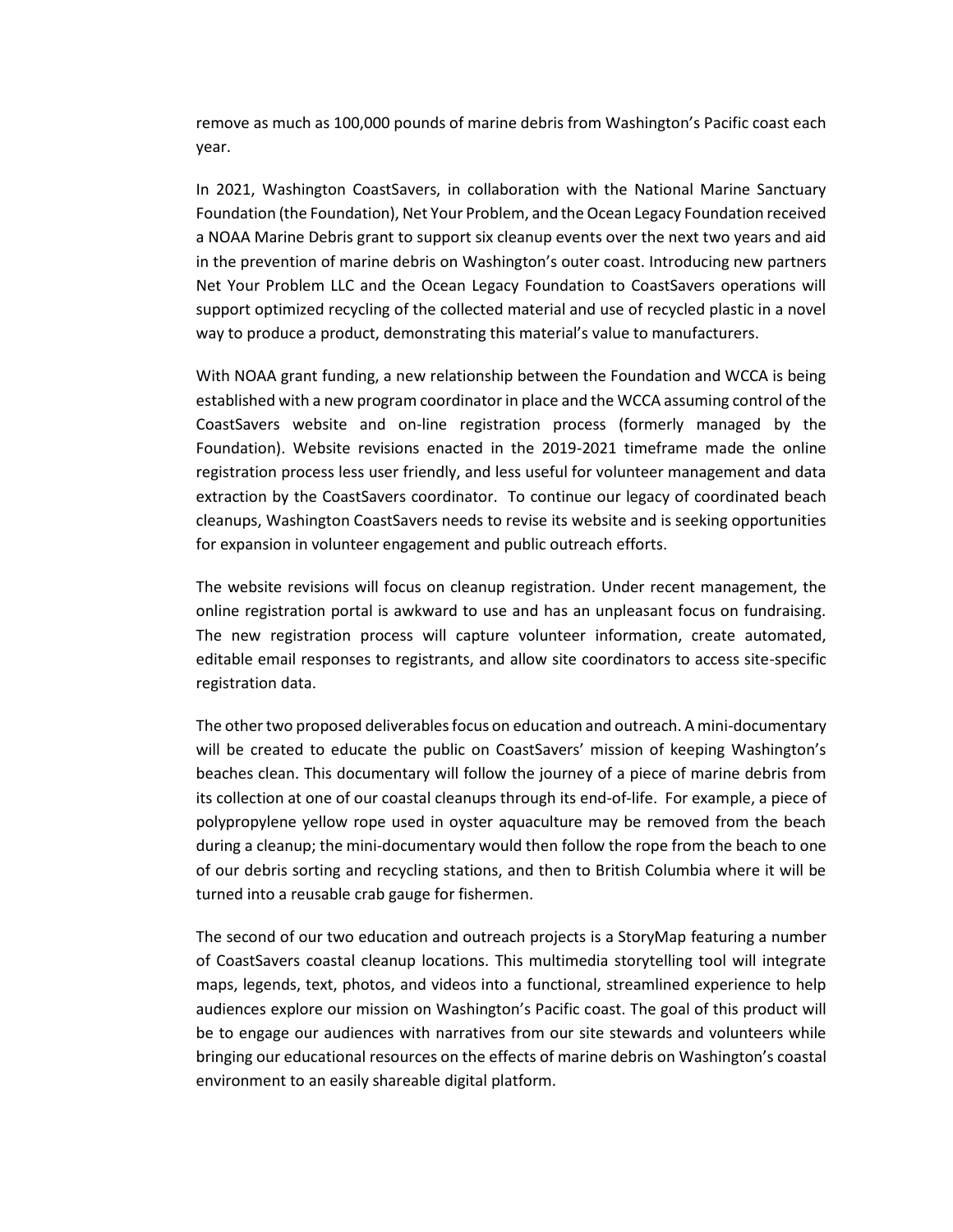The Washington CoastSavers program has consistently proved itself to be a good steward of grants awarded by the coastal MRCs, and we would like to continue this productive partnership into the future while finding new ways to grow the impact of our cleanup efforts.

#### c) **Benchmarks:**

Funding Washington CoastSavers' revised website for volunteer engagement and expanded public outreach efforts will help North Pacific Coast MRC reach all of their benchmarks:

We believe that revitalizing our website's registration system to improve volunteer engagement and retention will help maintain or even expand the scale and efficacy of our beach cleanup programs. This will benefit **Marine Habitats**, as beach cleanups help protect marine and coastal habitats from the deleterious effects of plastic and other debris on ecosystem health. By removing trash, our volunteers help restore marine habitats to a more natural state. Those efforts to remove trash from beaches will also support **Marine Life**, as ocean debris endangers many animals either by ingestion, starvation, or entanglement. All marine life relies on clean oceans and beaches to thrive.

Washington CoastSavers supports **Sound Science** by encouraging volunteers to document the types and amount of debris collected. Under the NOAA grant starting in Spring 2022, CoastSavers will be piloting the use of data cards developed by the Ocean Legacy Foundation to standardize data collection among those engaged in remote cleanups. The data collected will be shared with the West Coast Marine Debris Database, NOAA's Marine Debris Program, and the Ocean Conservancy.

Our two proposed outreach projects aim to expand Washington CoastSavers' **Education and Outreach** presence on digital platforms— making it possible to engage more deeply with a worldwide audience. The mini-documentary following the life cycle of a piece of marine debris will also support **Marine Water Quality** by promoting prevention messaging about reducing plastic pollution and reducing contaminants by removing debris from the beach before it breaks up into smaller pieces. The proposed StoryMap will not only function as an educational tool, but will also support **Coastal Communities** by showcasing unique values of different cleanup locations and their surrounding communities. The StoryMap will encourage the public to visit communities and beaches they may not have been to otherwise, while centering the narratives on local site stewards and volunteers.

#### d) **Objective(s):**

The objective of rebuilding the CoastSavers website registration tool is to create a streamlined, user-friendly volunteer registration process for cleanup events. We anticipate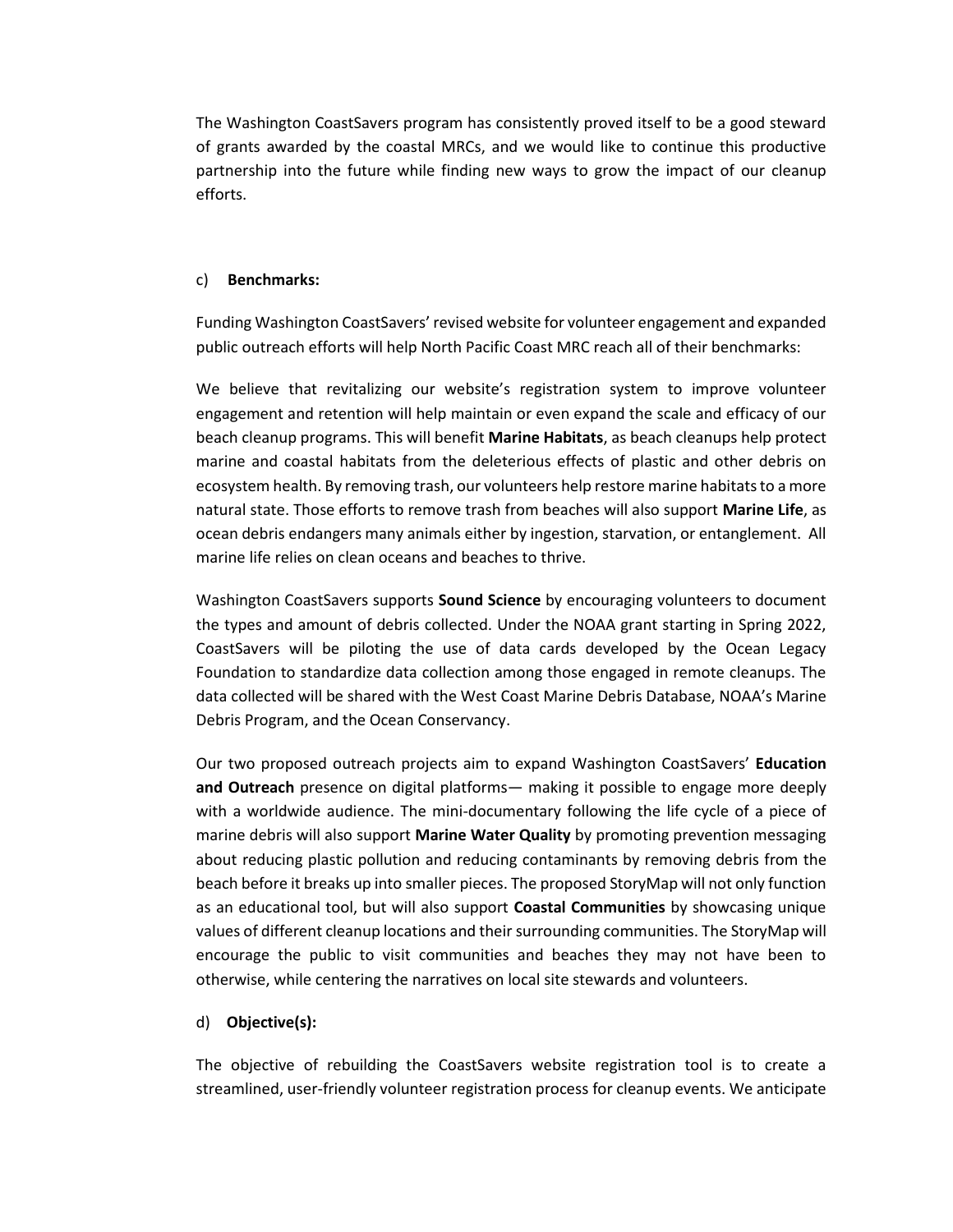that an updated system will streamline communication between CoastSavers and volunteers, with the intended outcome of increased volunteer recruitment and retention. Our goal is to have a web system that is readily managed by the CoastSavers coordinator without continued reliance on professional web services.

The objective of both the mini-documentary and the StoryMap is to expand our education and outreach efforts. Enhancing our digital presence will broaden our audience and create more awareness of our programs. These proposed projects are intended to support our overall mission of engaging the citizens of Washington State in marine conservation and to actively address the issues of plastic pollution and marine debris.

e) **Timeline**

| DELIVERABLE                      | SEQUENCE                                                                                                                                                        | TIMING                                                                                                                                                                   |  |  |
|----------------------------------|-----------------------------------------------------------------------------------------------------------------------------------------------------------------|--------------------------------------------------------------------------------------------------------------------------------------------------------------------------|--|--|
| <b>Website</b><br><b>Rebuild</b> | Sub-contract website host & designer.<br>Incorporate registration page plug-in.<br>Develop a registration tracking &<br>reporting capacity.                     | Advertise bids (December '21)<br>Accept bid (December/January)<br>Begin work (January - March '22)                                                                       |  |  |
|                                  | Sub-contract film maker.<br>Choose trash item to track<br>٠                                                                                                     | Advertise bids (January '22)<br>Choose trash to trace (March)                                                                                                            |  |  |
| Mini-<br><b>Documentary</b>      | Collect footage & edit into a film<br>Submit to the 2023 River and Ocean<br>film festival.<br>Provide an article for the<br>٠<br>West End Natural Resource News | Filming (April through September)<br>Editing/production (October-<br>December)<br>Final film & article Spring 2023.                                                      |  |  |
|                                  |                                                                                                                                                                 |                                                                                                                                                                          |  |  |
| <b>StoryMap</b>                  | StoryMap software service.<br>Choose initial site to feature.<br>Place documentarians at site(s)<br>Spring Clean-up 2022.<br>Plug-in StoryMap to website.       | Choose site(s) for initial StoryMap<br>(February).<br>Build a StoryMap during Spring &<br>Fall beach cleanups.<br>Add new StoryMap to the webpage<br><b>Winter 2022.</b> |  |  |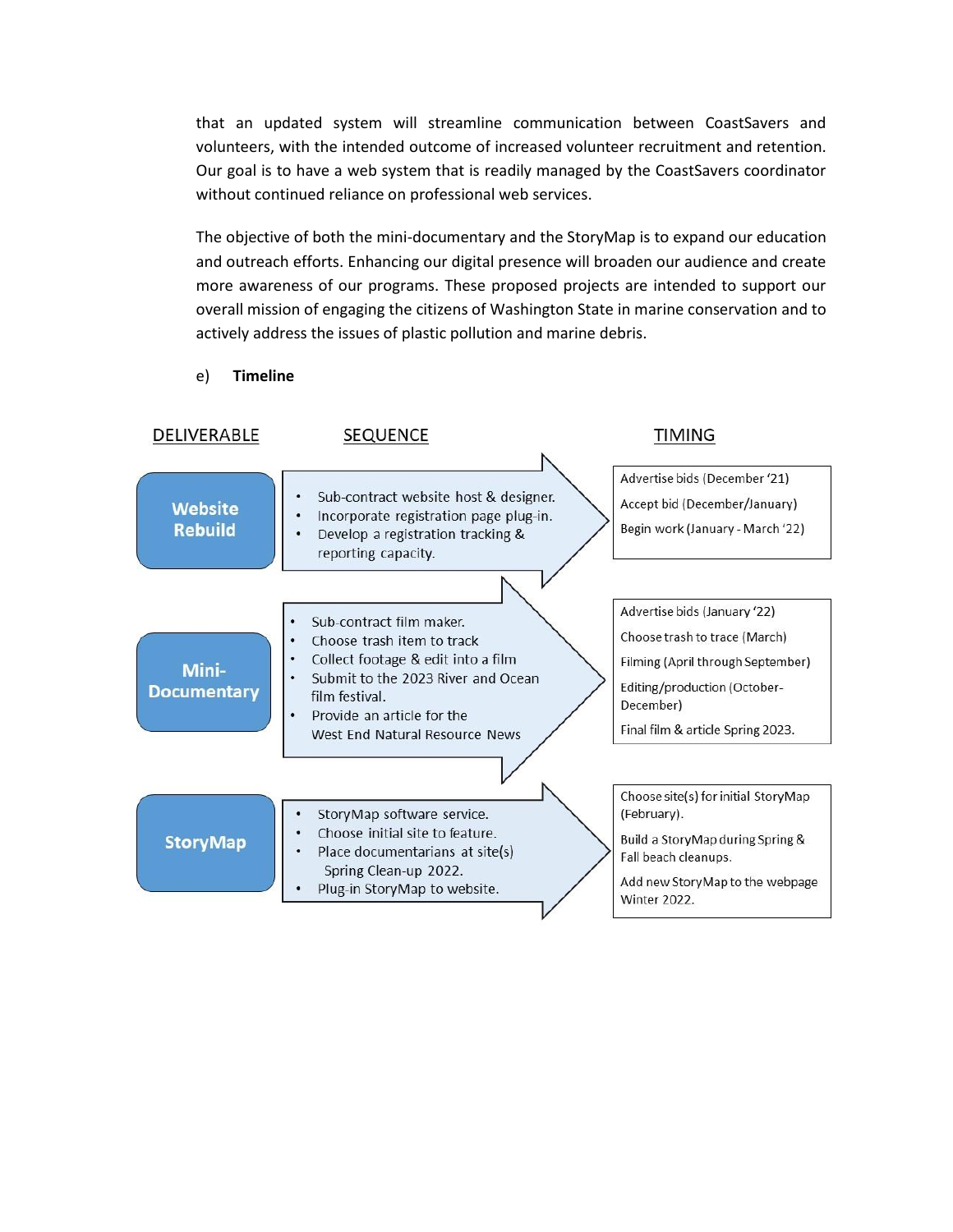#### f) **Methods**

Professional web design services will be required to modify and upgrade the CoastSavers website and volunteer registration system. Publicly available web design software will be used.

For the documentary, professional videography services will be contracted to develop the narrative, create audio and visual content, and provide editing services, with input and guidance from the CoastSavers Steering Committee and Coordinator as needed.

The StoryMap will require the professional services of someone fluent in ESRI StoryMap development, with possible professional photography services to acquire quality imagery to insert in the map. The Coordinator and wider Steering Committee can guide said contractor(s) to the appropriate site coordinators and volunteers to compile information on the beaches to be spotlighted in the StoryMap. The final product will be publicly available and hosted in a way that will allow CoastSavers to modify and edit the map over time.

#### g) **Extent or Impact:**

With the help of an anticipated 2,000 volunteers annually, Washington CoastSavers events will clean approximately 150 miles of beaches in Jefferson and Clallam counties alone. Not only will beaches be cleaner after these events, but volunteers will have a positive environmental stewardship experience that may affect their long-term perspective and behaviors. The projects outlined above are all intended to increase our impact in the hope of creating and sustaining real change in the amount of plastic pollution and marine debris originating from local sources and stewardship efforts required to maintain Washington's beautiful and valuable coastal ecosystems.

#### h) **Indicate if there are plans to continue the project into the future:**

Although the proposed projects only require one-time funding, the completed products will be highly durable digital tools that last long into the future. Since its inception in 2007, Washington CoastSavers has proved itself to be a sustainable and effective program with support from a variety of funding sources, including the North Pacific Coast and Grays Harbor MRCs as well as other grants and private donations. Our beach cleanups and outreach programs will continue as long as volunteers remain passionate about protecting Washington's coast.